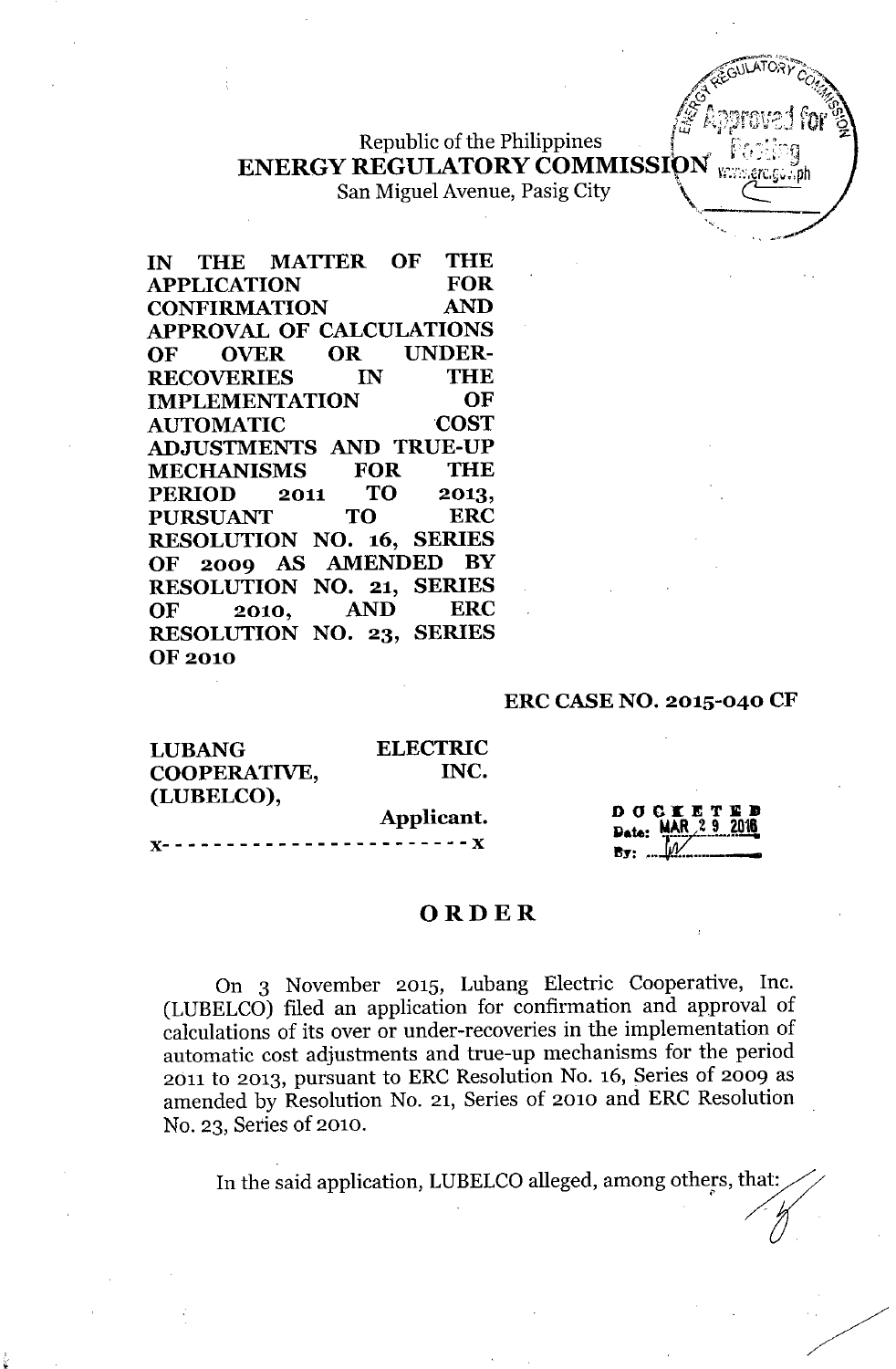- 1. LUBELCO is a non-stock, non-profit electric cooperative duly organized and existing under and by virtue of the laws of the Republic of the Philippines, with principal office at Bagubag, Vigo, Lubang, Occidental Mindoro;
- 2. LUBELCO holds an exclusive franchise issued by the National Electrification Commission (NEC) to operate an electric light and power distribution service in the Municipalities of Lubang and Looc, Province of Occidental Mindoro;

#### **LEGAL BASIS FOR THE APPLICATION**

- 3. ERC Resolution No. 16, Series of 2009 as amended by Resolution No. 21, Series of 2010 establish the procedure for the automatic recovery or refund of pass through costs and the confirmation process that would govern the automatic cost adjustment and true-up mechanisms approved by the Commission, with the objective of ensuring appropriate recovery of the pass through costs in an efficient manner and to put in place a fair and transparent process for the confirmation of the automatic cost adjustments implemented by Distribution Utilities and the true-up of other passthrough charges, involving Generation Rate, Transmission Rate, System Loss Rate, Lifeline Rate Recovery, Inter-Class Cross-Subsidy Removal, and Treatment of Prompt Payment Discount, as the case maybe;
- 4. ERC Resolution No. 23, Series of 2010, on the other hand, adopts the rules implementing the discounts to qualified senior citizen end-users and subsidy from subsidizing end-users on electricity consumption;
- 5. The foregoing resolutions further require the distribution utilities to file their respective consolidated applications for confirmation and approval of their calculations of over or under recoveries in the implementation of the allowable costs, once every three (3) years. Hence, the filing of the instant application, covering the period of January 2011 to December 2013;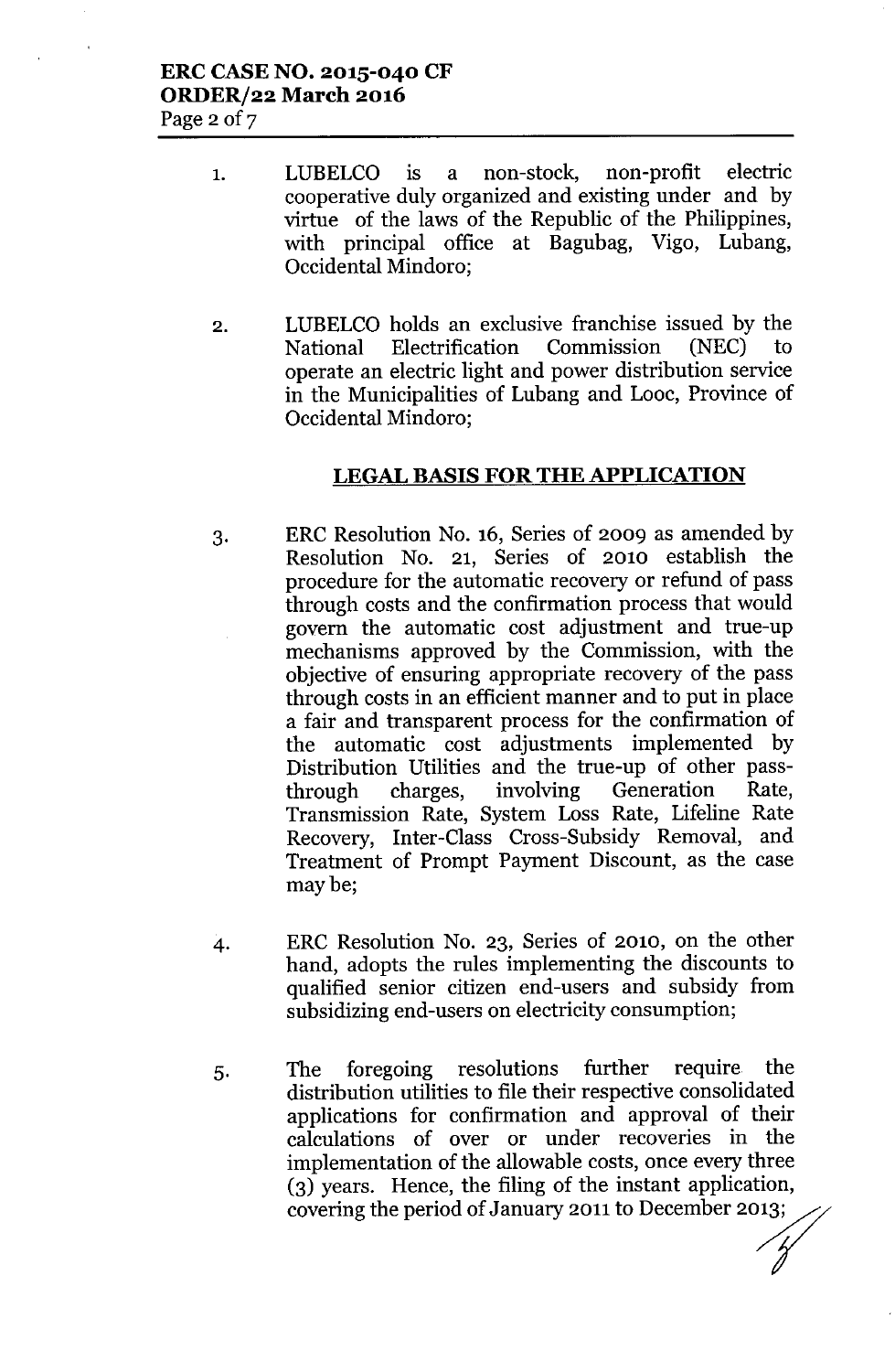## **ERC CASE NO. 2015-040 CF ORDER/22 March 2016**

Page 3 of 7

### **OVER OR UNDER RECOVERIES OF ALLOWABLE COSTS**

- 6. Applying the formulas provided under Resolution No. 16, Series of 2009 as amended by Resolution No. 21, Series of 2010 and Resolution No. 23, Series of 2010, LUBELCO made calculations of the over recoveries charged or under recoveries incurred as against its customers, in the implementation of certain automatic cost adjustments and true-up mechanisms, covering the period January 2011 to December 2013;
- 7. The results of LUBELCO's calculations are presented hereunder, as follows:

|                             | Pass Through  | <b>Actual Revenue</b>           | (Over)/Under   |
|-----------------------------|---------------|---------------------------------|----------------|
|                             | Cost (PhP)    | (PhP)                           | Recovery (PhP) |
| <b>Generation Rate (GR)</b> | 46,166,209.09 | 46,486,583.99                   | (320, 374.90)  |
| <b>System Loss Rate</b>     |               |                                 |                |
| (SLR)                       | 6,197,130.71  | 6,433,086.80                    | (235,956.09)   |
|                             | Discount      | Subsidy                         |                |
| Lifeline Rate (LR)          | 366,821.28    | 183,690.40                      | 183,130.88     |
| Senior Citizen Discount     |               |                                 |                |
| & Subsidy                   | 75,491.17     | 77,613.44                       | (2,122.27)     |
| <b>Net Results</b>          |               | $52,805,652.25$ $53,180,974.63$ | (375, 322.38)  |

#### **SUPPORTING** DATA AND **DOCUMENTS**

8. In support of the computations made, LUBELCO is submitting the following data and documents which are attached to the application:

| <b>NATURE OF DOCUMENTS</b>                                                                   |  |  |  |
|----------------------------------------------------------------------------------------------|--|--|--|
| Annex "A"   2011 Computations of Over/Under Recoveries with<br>supporting data and documents |  |  |  |
| Annex "B"   2012 Computations of Over/Under Recoveries with<br>supporting data and documents |  |  |  |
| Annex "C"   2013 Computations of Over/Under Recoveries with<br>supporting data and documents |  |  |  |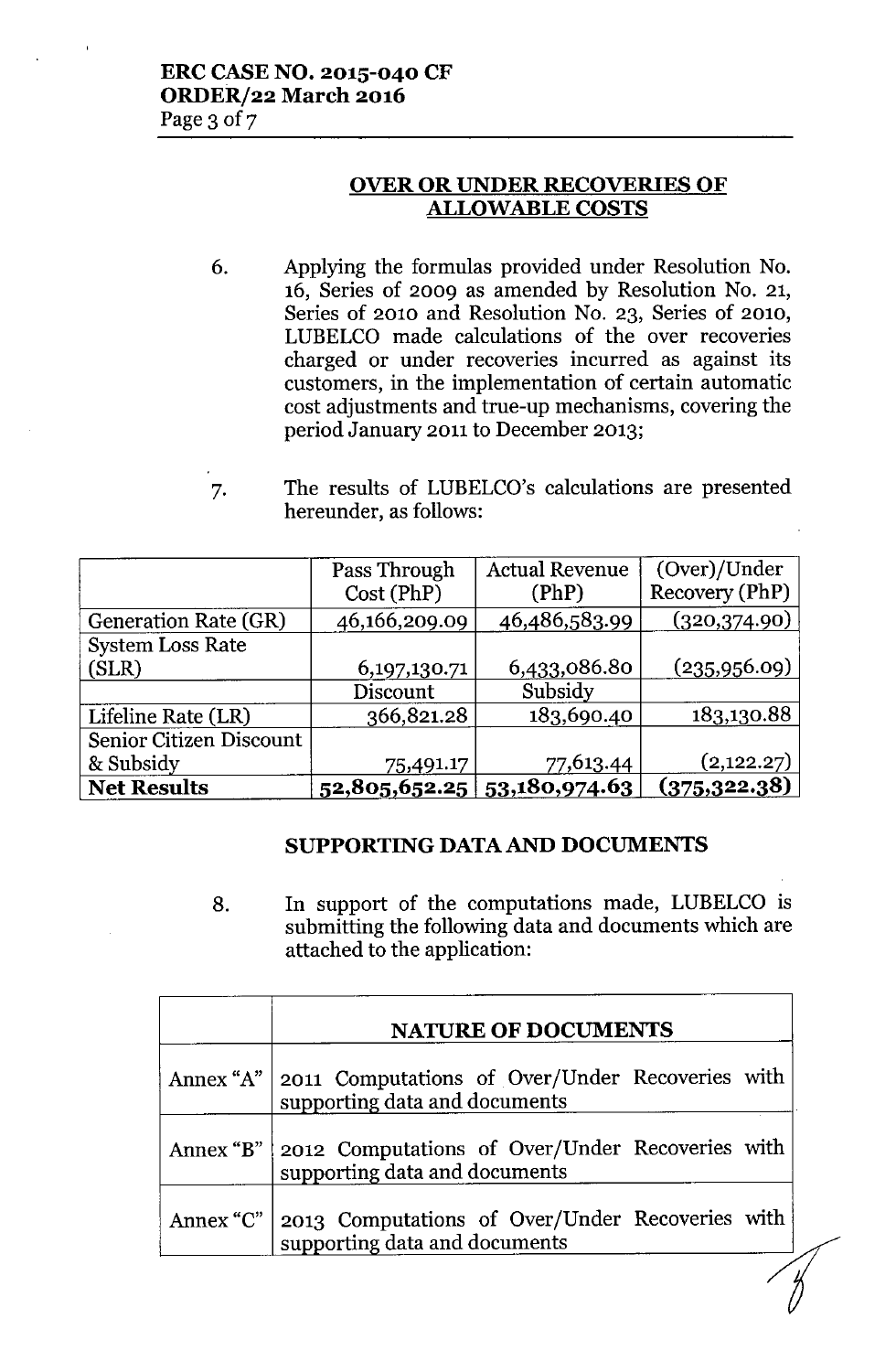- 9. Considering the foregoing, it is respectfully prayed that LUBELCO's calculations of its over or under-recoveries be confirmed and approved by the Commission;
- 10. It prays that after due notice and hearing, LUBELCO's calculations of over or under-recoveries in the implementation of automatic cost adjustments and true-up mechanisms involving the Generation Rate, System Loss Rate, Lifeline Rate, and Senior Citizen Discount and Subsidy covering the period January 2011 to December 2013, made pursuant to ERC Resolution No. 16, Series of 2009 as amended by Resolution No. 21, Series of 2010 and ERC Resolution No. 23, Series of 2011, be confirmed and approved, and LUBELCO be allowed to refund the over recoveries or collect the under recoveries, as the case maybe, to or from its customers, summarized as follows, to wit:

|                                | Pass Through    | <b>Actual Revenue</b>         | (Over)/Under   |
|--------------------------------|-----------------|-------------------------------|----------------|
|                                | Cost (PhP)      | (PhP)                         | Recovery (PhP) |
| <b>Generation Rate (GR)</b>    | 46,166,209.09   | 46,486,583.99                 | (320, 374.90)  |
| <b>System Loss Rate</b>        |                 |                               |                |
| (SLR)                          | 6, 197, 130. 71 | 6,433,086.80                  | (235,956.09)   |
|                                | Discount        | Subsidy                       |                |
| Lifeline Rate (LR)             | 366,821.28      | 183,690.40                    | 183,130.88     |
| <b>Senior Citizen Discount</b> |                 |                               |                |
| & Subsidy                      | 75,491.17       | 77,613.44                     | (2,122.27)     |
| <b>Net Results</b>             |                 | 52,805,652.25   53,180,974.63 | (375, 322.38)  |

Finding the said application sufficient in form and in substance with the required fees having been paid, the same is hereby set for initial hearing, expository presentation, pre-trial conference and evidentiary hearing on **May 19, 2016 (Thursday) at ten o'clock in the morning (10:00 A.M.) at the ERC Hearing Room, 15th Floor, Pacific Center Building, San Miguel Avenue, Pasig City.**

LUBELCO is hereby directed to cause the publication of the attached Notice of Public Hearing, at its own expense, once (1x) in a newspaper of general circulation in the Philippines, with the date of the publication to be made not later than ten (10) days before the scheduled date of initial hearing. It is also directed to inform the consumers within its franchise area, by any other means available and 'I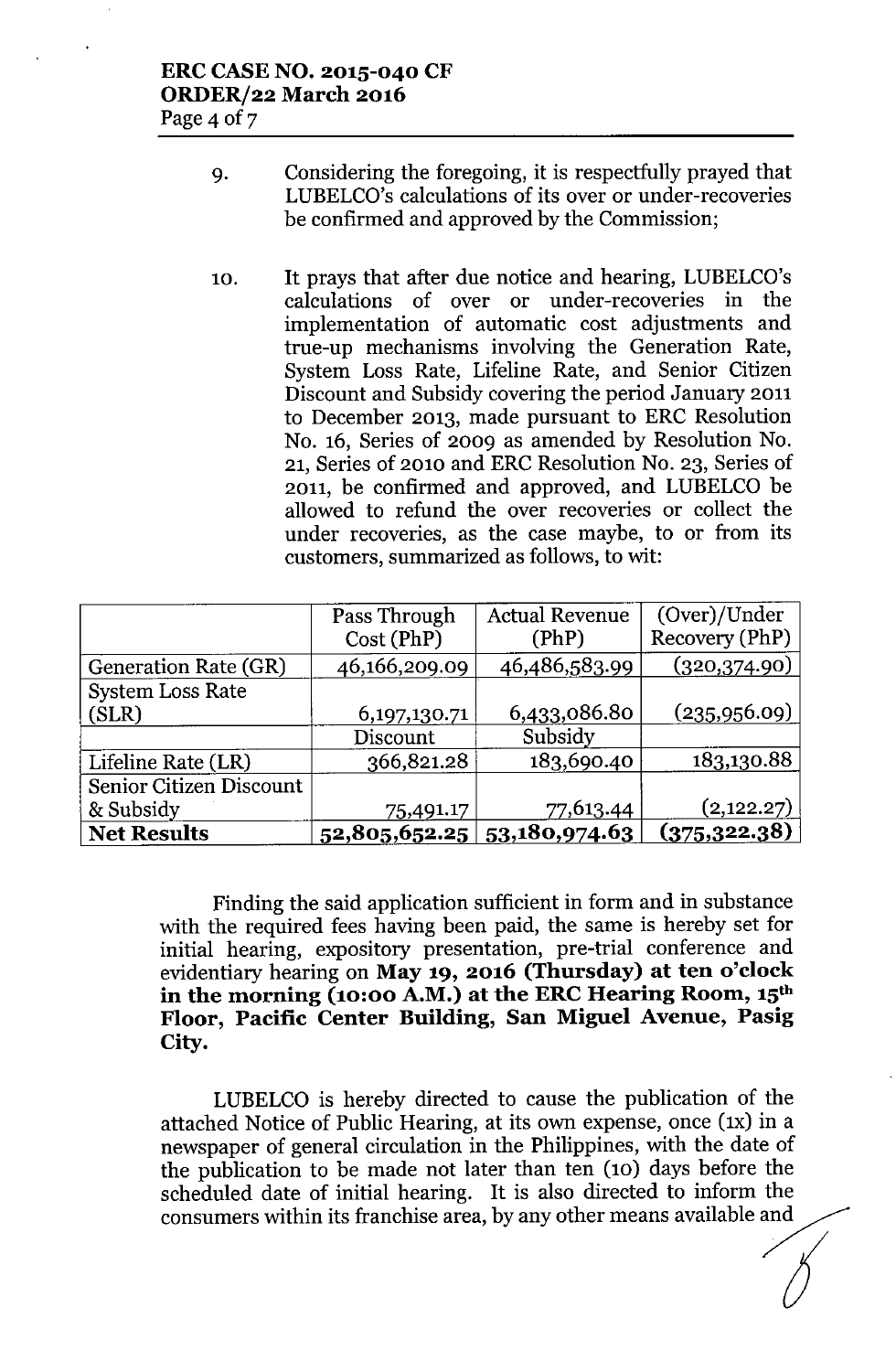appropriate, of the filing of the instant application, its reasons therefor, and of the scheduled hearing thereon.

Let copies of the application, this Order and the attached Notice of Public Hearing be furnished the Office of the Solicitor General (OSG), the Commission on Audit (COA), and the Committees on Energy of both Houses of Congress. They are hereby requested, if they so desire, to send their duly authorized representatives at the scheduled hearing.

Likewise, let copies of this Order and the attached Notice of Public Hearing be furnished the Offices of the Governor of Occidental Mindoro and the Mayors of the Municipalities within LUBELCO's franchise area for the appropriate posting thereof on their respective bulletin boards.

LUBELCO is directed to furnish all those making requests therefor with copies of the application and its attachments, subject to reimbursement of reasonable photocopying costs.

On the date of the initial hearing and pre-trial conference, LUBELCO must submit to the Commission its written Compliance with the jurisdictional requirements attaching therewith, methodically arranged and duly marked, the evidences on the actual posting and publication of the Notice of Public Hearing consisting of certifications issued to that effect, signed by the afore-mentioned Governor and Mayors or their duly authorized representatives, bearing the seals of their offices, and the affidavit of the Editor or Business Manager of the newspaper where the said Notice of Public Hearing was published together with the complete issue of the said newspaper, and such other proofs of compliance with the requirements of the Commission.

LUBELCO and all interested parties are directed to submit, at least five (5) days before the date of initial hearing and pre-trial conference, their respective Pre-trial Briefs containing, among others:

- a) a summary of admitted facts and proposed stipulation of facts;
- b) the issues to be tried or resolved;
- c) the documents or exhibits to be presented, stating the purposes and proposed markings thereof; and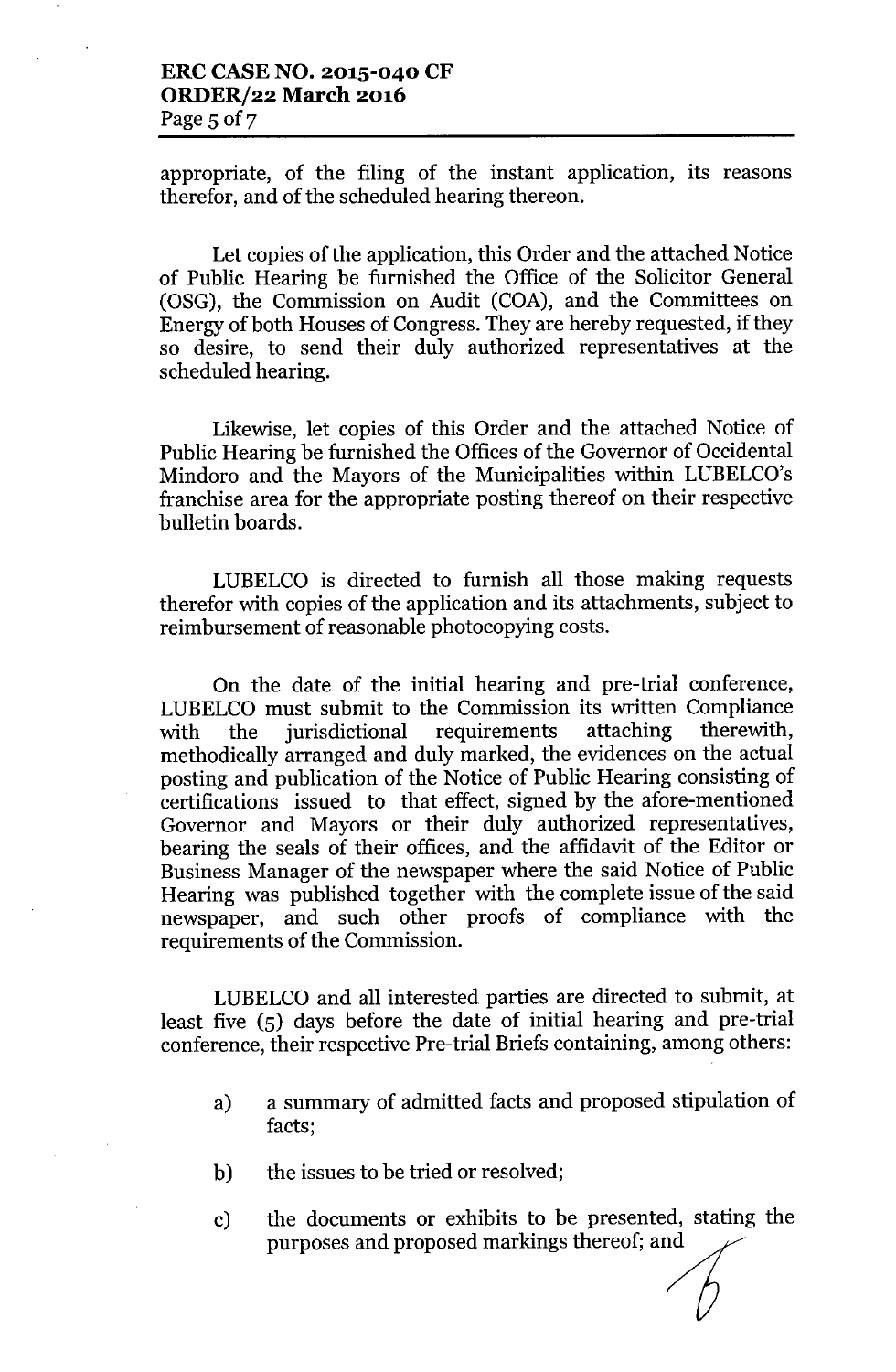d) the number and names of the witnesses, with their written testimonies in an individual affidavit form, to be attached to the Pre-trial Brief.

Failure of LUBELCO to submit the required Pre-trial Brief and Judicial Affidavits of its witnesses within the prescribed period shall be a ground for the cancellation of the scheduled hearing, and the resetting of which shall be six (6) months from said date of cancellation.

As part of the pre-trial conference, LUBELCO must also be prepared to make an expository presentation of its application, aided by whatever communication medium that it may deem appropriate for the purpose, in order to put in plain words and explain, for the benefit of the consumers and other concerned parties, what the application is all about and the reasons and justifications being cited in support thereof.

#### SO ORDERED.

Pasig City, 22 March 2016.

| ERC<br>Office of the Chairman |      |
|-------------------------------|------|
|                               |      |
|                               |      |
| C-2016-01-OC-01586            | JOS1 |
|                               |      |

#### FOR AND BY AUTHORITY **OF THE COMMISSION:**

Chairman